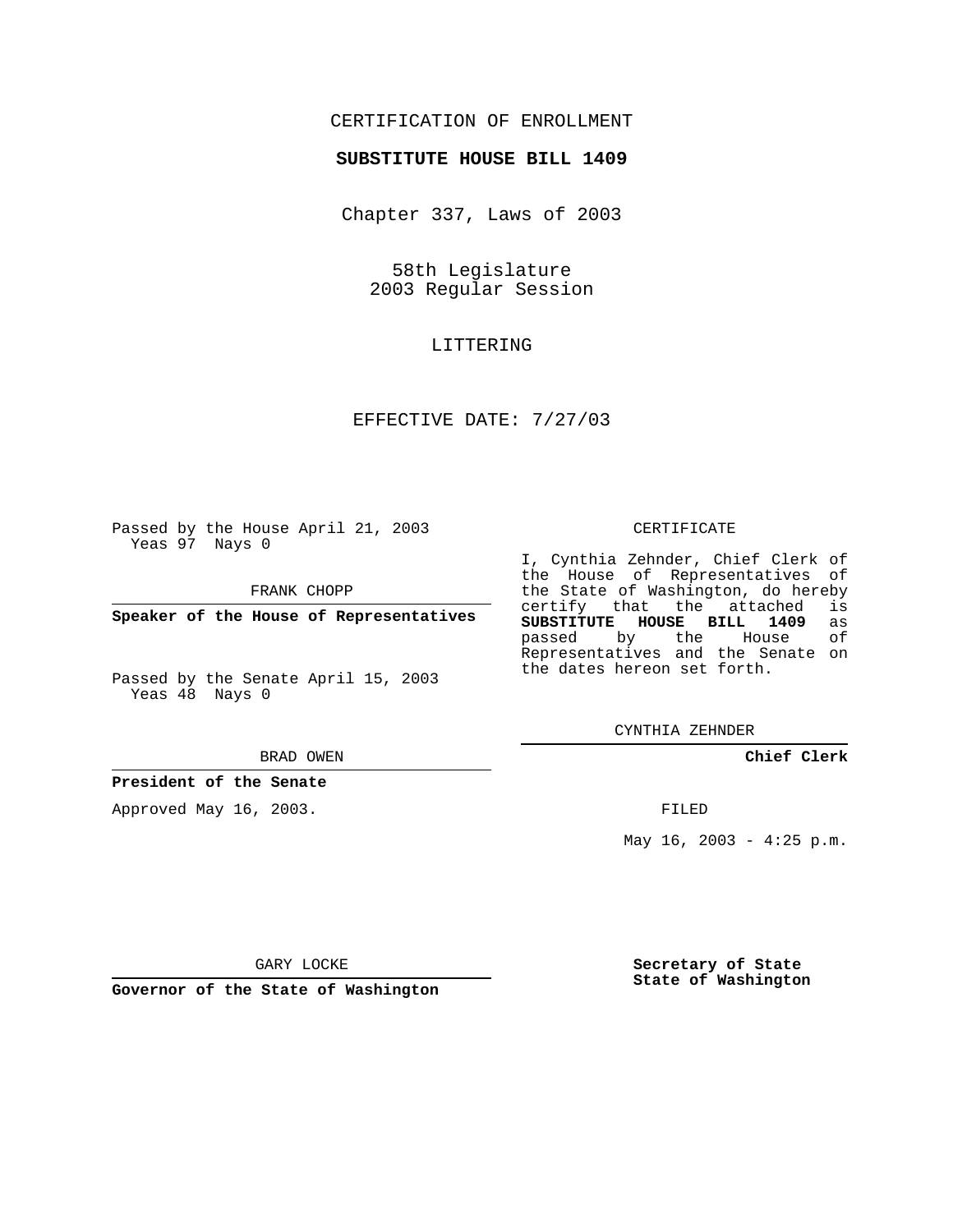# **SUBSTITUTE HOUSE BILL 1409** \_\_\_\_\_\_\_\_\_\_\_\_\_\_\_\_\_\_\_\_\_\_\_\_\_\_\_\_\_\_\_\_\_\_\_\_\_\_\_\_\_\_\_\_\_

\_\_\_\_\_\_\_\_\_\_\_\_\_\_\_\_\_\_\_\_\_\_\_\_\_\_\_\_\_\_\_\_\_\_\_\_\_\_\_\_\_\_\_\_\_

AS AMENDED BY THE SENATE

Passed Legislature - 2003 Regular Session

**State of Washington 58th Legislature 2003 Regular Session**

**By** House Committee on Fisheries, Ecology & Parks (originally sponsored by Representatives Upthegrove, Hunt and Clibborn)

READ FIRST TIME 02/17/03.

 AN ACT Relating to littering; amending RCW 70.93.030, 70.93.060, 7.80.120, 46.61.645, and 36.32.120; creating a new section; repealing RCW 70.93.100; and prescribing penalties.

BE IT ENACTED BY THE LEGISLATURE OF THE STATE OF WASHINGTON:

 NEW SECTION. **Sec. 1.** (1) The legislature finds that the littering of potentially dangerous products poses a greater danger to the public safety than other classes of litter. Broken glass, human waste, and other dangerous materials along roadways, within parking lots, and on pedestrian, bicycle, and recreation trails elevates the risk to public safety, such as vehicle tire punctures, and the risk to the community volunteers who spend their time gathering and properly disposing of the litter left behind by others. As such, the legislature finds that a higher penalty should be imposed on those who improperly dispose of potentially dangerous products, such as is imposed on those who improperly dispose of tobacco products.

 (2) The legislature further finds that litter is a nuisance, and, in order to alleviate such a nuisance, counties must be provided statutory authority to declare what shall be a nuisance, to abate a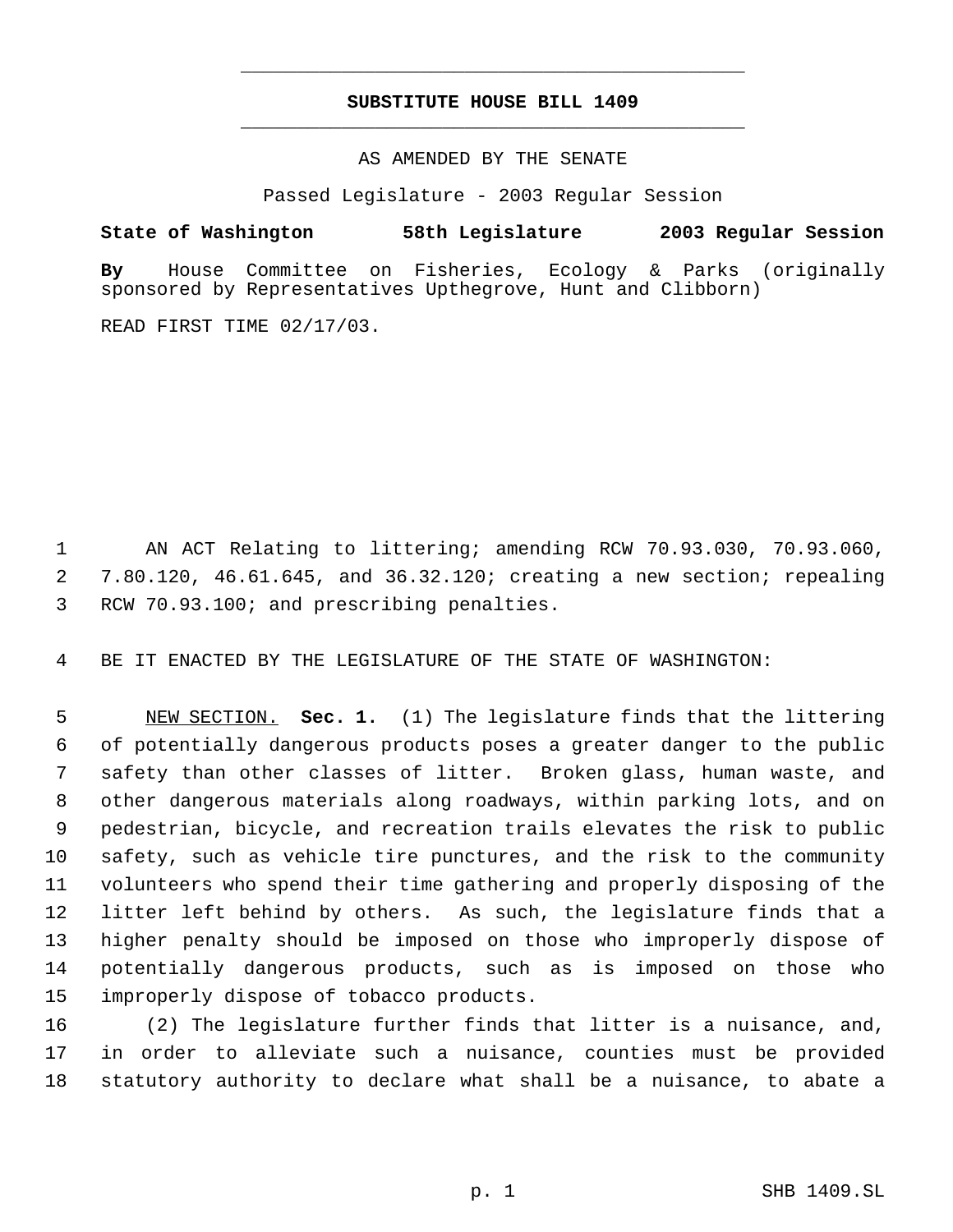nuisance, and to impose and collect fines upon parties who may create, cause, or commit a nuisance.

 **Sec. 2.** RCW 70.93.030 and 2000 c 154 s 1 are each amended to read as follows:

 ((As used in)) The definitions in this section apply throughout 6 this chapter unless the context ((indicates)) clearly requires 7 otherwise $((\div))$ .

8 (1) "Conveyance" means a boat, airplane, or vehicle( $(\div)$ ).

9 (2) "Department" means the department of ecology( $(+)$ ).

 (3) "Director" means the director of the department of 11  $ecology((\div))$ .

 (4) "Disposable package or container" means all packages or 13 containers defined as such by rules ((and requiations)) adopted by the 14 department of ecology $((\div))_{\perp}$ 

 (5) "Junk vehicle" has the same meaning as defined in RCW  $16 \quad 46.55.010((\div))$ .

 (6) "Litter" means all waste material including but not limited to disposable packages or containers thrown or deposited as herein prohibited and solid waste that is illegally dumped, but not including the wastes of the primary processes of mining, logging, sawmilling, 21 farming, or manufacturing( $(i)$ ). "Litter" includes the material described in subsection (10) of this section as "potentially dangerous litter."

 (7) "Litter bag" means a bag, sack, or other container made of any material which is large enough to serve as a receptacle for litter inside the vehicle or watercraft of any person. It is not necessarily limited to the state approved litter bag but must be similar in size 28 and capacity( $(+)$ ).

 (8) "Litter receptacle" means those containers adopted by the department of ecology and which may be standardized as to size, shape, capacity, and color and which shall bear the state anti-litter symbol, as well as any other receptacles suitable for the depositing of 33 litter( $(\div)$ ).

 (9) "Person" means any political subdivision, government agency, municipality, industry, public or private corporation, copartnership, 36 association, firm, individual, or other entity whatsoever( $(+)$ ).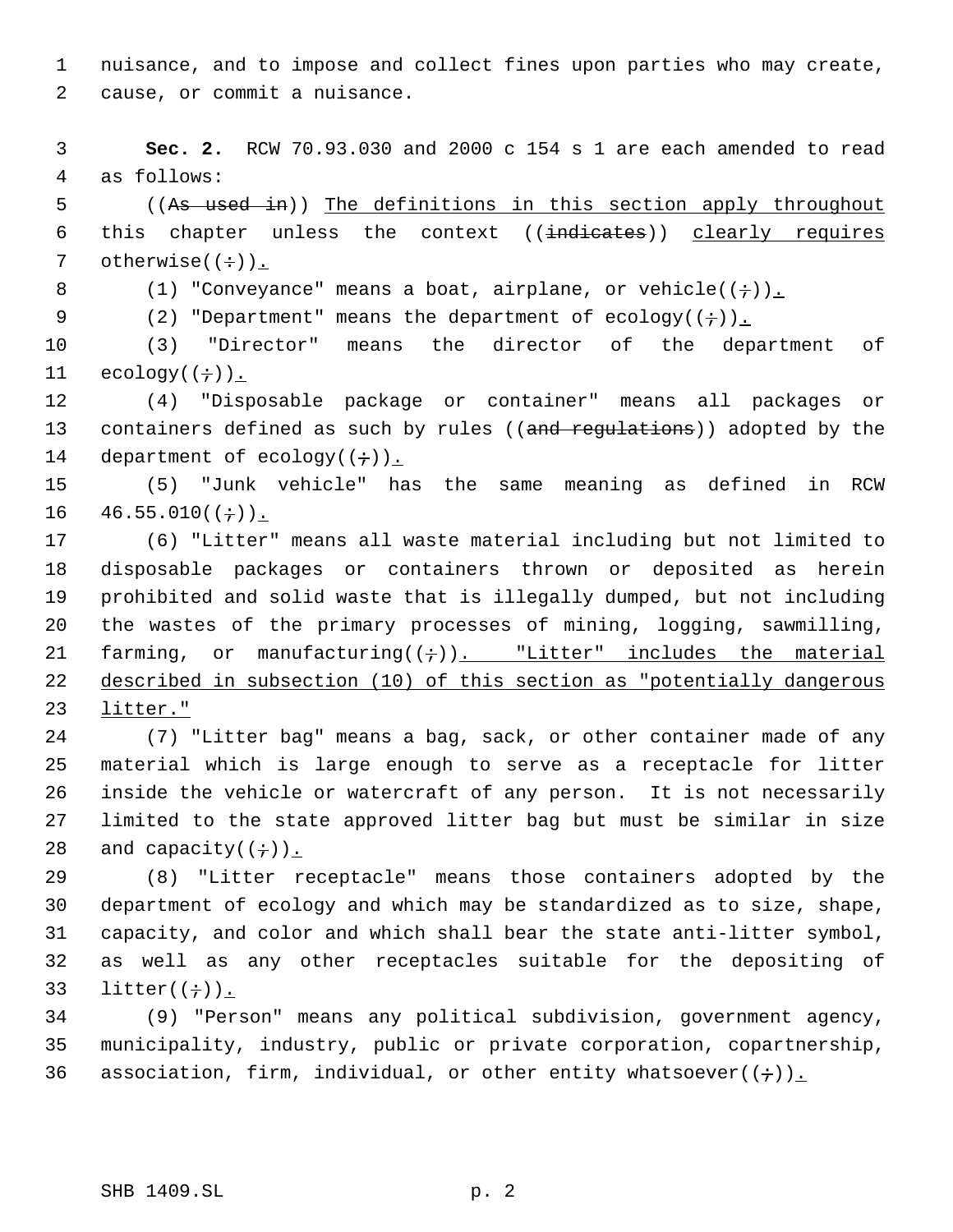| $\mathbf 1$    | (10) <u>"Potentially dangerous litter" means litter that is likely to</u> |
|----------------|---------------------------------------------------------------------------|
| 2              | injure a person or cause damage to a vehicle or other property.           |
| 3              | "Potentially dangerous litter" means:                                     |
| $\overline{4}$ | (a) Cigarettes, cigars, or other tobacco products that are capable        |
| 5              | of starting a fire;                                                       |
| 6              | (b) Glass:                                                                |
| 7              | (c) A container or other product made predominantly or entirely of        |
| 8              | glass;                                                                    |
| 9              | (d) A hypodermic needle or other medical instrument designed to cut       |
| 10             | or pierce;                                                                |
| 11             | (e) Raw human waste, including soiled baby diapers, regardless of         |
| 12             | whether or not the waste is in a container of any sort; and               |
| 13             | (f) Nails or tacks.                                                       |
| 14             | (11) "Public place" means any area that is used or held out for use       |
| 15             | by the public whether owned or operated by public or private              |
| 16             | $interests((\div))$ .                                                     |
| 17             | $((+11))$ $(12)$ "Recycling" means transforming or remanufacturing        |
| 18             | waste materials into a finished product for use other than landfill       |
| 19             | disposal or incineration( $(+)$ ).                                        |
| 20             | $((+12))$ $(13)$ "Recycling center" means a central collection point      |
| 21             | for recyclable materials( $(+)$ ).                                        |
| 22             | $((+13))$ $(14)$ "To litter" means a single or cumulative act of          |
| 23             | disposing of litter( $(+)$ ).                                             |
| 24             | $((+14))$ (15) "Vehicle" includes every device capable of being           |
| 25             | moved upon a public highway and in, upon, or by which any persons or      |
| 26             | property is or may be transported or drawn upon a public highway,         |
| 27             | excepting devices moved by human or animal power or used exclusively      |
| 28             | upon stationary rails or tracks( $(+)$ ).                                 |
| 29             | $((+15))$ (16) "Waste reduction" means reducing the amount or             |
| 30             | toxicity of waste generated or reusing materials( $(+)$ ).                |
| 31             | $((+16))$ (17) "Watercraft" means any boat, ship, vessel, barge, or       |
| 32             | other floating craft.                                                     |
|                |                                                                           |
| 33             | Sec. 3. RCW 70.93.060 and 2002 c 175 s 45 are each amended to read        |
| 34             | as follows:                                                               |
| 35             | (1) It is a violation of this section to abandon a junk vehicle           |
| 36             | upon any property. In addition, no person shall throw, drop, deposit,     |
| 37             | discard, or otherwise dispose of litter upon any public property in the   |
|                |                                                                           |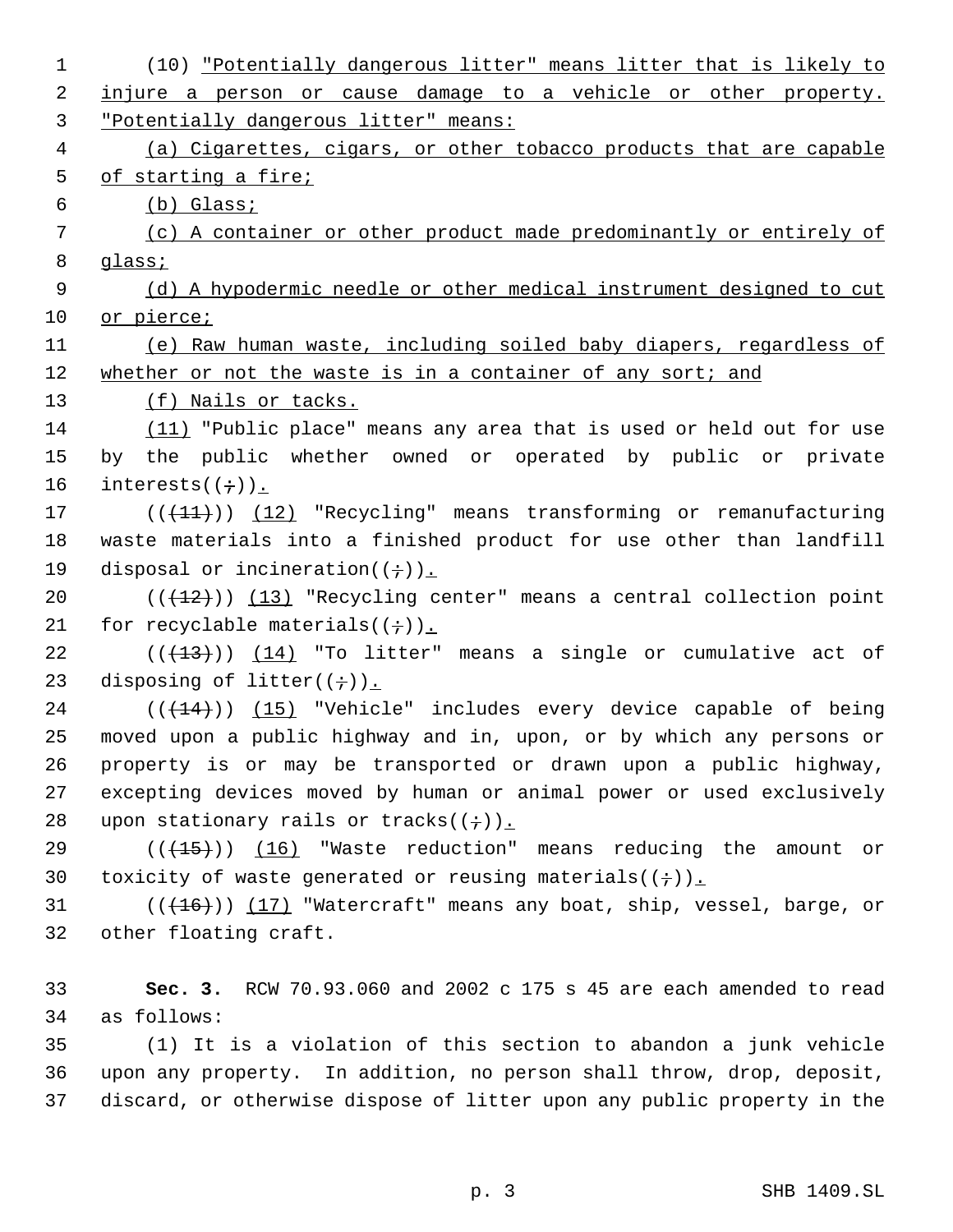state or upon private property in this state not owned by him or her or in the waters of this state whether from a vehicle or otherwise including but not limited to any public highway, public park, beach, campground, forest land, recreational area, trailer park, highway, road, street, or alley except:

 (a) When the property is designated by the state or its agencies or political subdivisions for the disposal of garbage and refuse, and the person is authorized to use such property for that purpose;

 (b) Into a litter receptacle in a manner that will prevent litter from being carried away or deposited by the elements upon any part of the private or public property or waters.

 (2)(a) Except as provided in subsection (4) of this section, it is a class 3 civil infraction as provided in RCW 7.80.120 for a person to litter in an amount less than or equal to one cubic foot.

 (b) It is a misdemeanor for a person to litter in an amount greater than one cubic foot but less than one cubic yard. The person shall also pay a litter cleanup restitution payment equal to twice the actual cost of cleanup, or fifty dollars per cubic foot of litter, whichever is greater. The court shall distribute one-half of the restitution payment to the landowner and one-half of the restitution payment to the law enforcement agency investigating the incident. The court may, in addition to or in lieu of part or all of the cleanup restitution payment, order the person to pick up and remove litter from the property, with prior permission of the legal owner or, in the case of public property, of the agency managing the property. The court may suspend or modify the litter cleanup restitution payment for a first- time offender under this section, if the person cleans up and properly disposes of the litter.

 (c) It is a gross misdemeanor for a person to litter in an amount of one cubic yard or more. The person shall also pay a litter cleanup restitution payment equal to twice the actual cost of cleanup, or one hundred dollars per cubic foot of litter, whichever is greater. The court shall distribute one-half of the restitution payment to the landowner and one-half of the restitution payment to the law enforcement agency investigating the incident. The court may, in addition to or in lieu of part or all of the cleanup restitution payment, order the person to pick up and remove litter from the property, with prior permission of the legal owner or, in the case of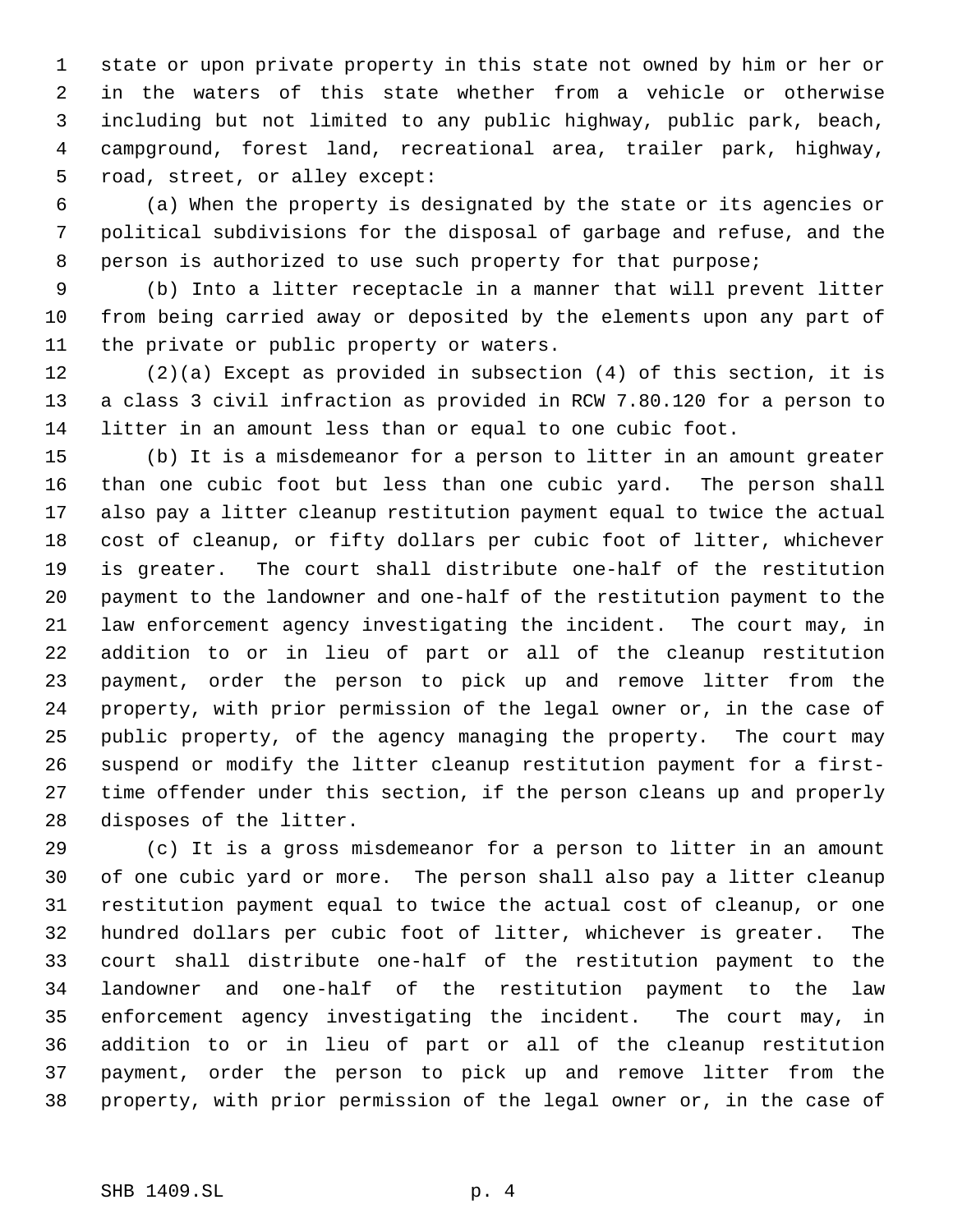public property, of the agency managing the property. The court may suspend or modify the litter cleanup restitution payment for a first- time offender under this section, if the person cleans up and properly disposes of the litter.

 (d) If a junk vehicle is abandoned in violation of this section, RCW 46.55.230 governs the vehicle's removal, disposal, and sale, and the penalties that may be imposed against the person who abandoned the vehicle.

 (3) If the violation occurs in a state park, the court shall, in addition to any other penalties assessed, order the person to perform twenty-four hours of community restitution in the state park where the violation occurred if the state park has stated an intent to participate as provided in RCW 79A.05.050.

 (4) It is a class 1 civil infraction as provided in RCW 7.80.120 15 for a person to discard, in violation of this section,  $((a - c)^2)(a - b)$ 16 cigar, or other tobacco product that is capable of starting a fire)) 17 potentially dangerous litter in any amount.

 **Sec. 4.** RCW 7.80.120 and 1997 c 159 s 2 are each amended to read as follows:

 (1) A person found to have committed a civil infraction shall be assessed a monetary penalty.

 (a) The maximum penalty and the default amount for a class 1 civil infraction shall be two hundred fifty dollars, not including statutory 24 assessments, except for an infraction of state law involving ((tobacco 25 products)) potentially dangerous litter as specified in RCW 70.93.060(4), in which case the maximum penalty and default amount is five hundred dollars;

 (b) The maximum penalty and the default amount for a class 2 civil infraction shall be one hundred twenty-five dollars, not including statutory assessments;

 (c) The maximum penalty and the default amount for a class 3 civil infraction shall be fifty dollars, not including statutory assessments; and

 (d) The maximum penalty and the default amount for a class 4 civil infraction shall be twenty-five dollars, not including statutory assessments.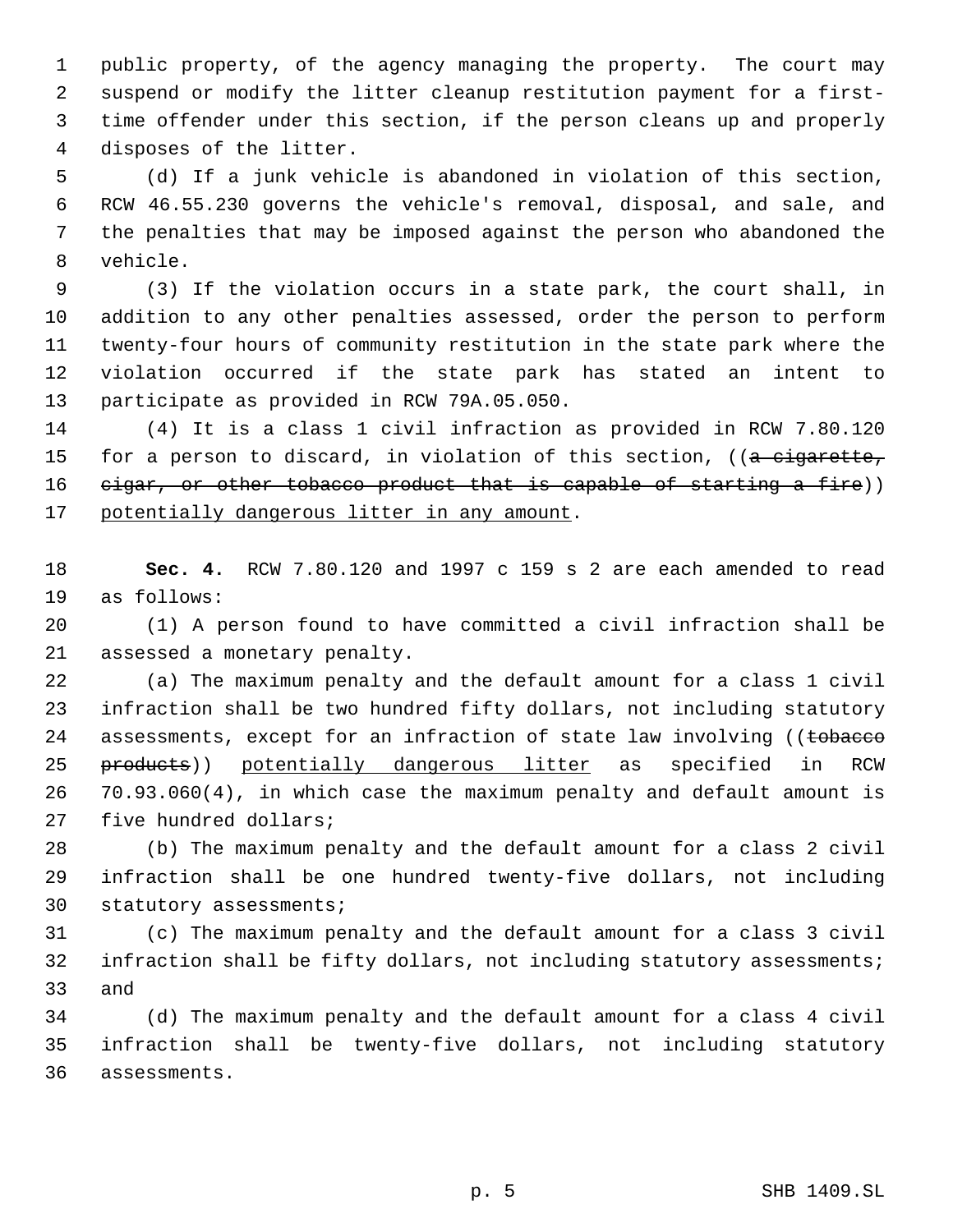(2) The supreme court shall prescribe by rule the conditions under which local courts may exercise discretion in assessing fines for civil infractions.

 (3) Whenever a monetary penalty is imposed by a court under this chapter it is immediately payable. If the person is unable to pay at that time the court may grant an extension of the period in which the penalty may be paid. If the penalty is not paid on or before the time established for payment, the court may proceed to collect the penalty in the same manner as other civil judgments and may notify the prosecuting authority of the failure to pay.

 (4) The court may also order a person found to have committed a civil infraction to make restitution.

 **Sec. 5.** RCW 46.61.645 and 1965 ex.s. c 155 s 77 are each amended to read as follows:

15 (1) ((No person shall throw or deposit upon any highway any glass 16 bottle, glass, nails, tacks, wire, cans or any other substance likely 17 to injure any person, animal or vehicle upon such highway.

18  $(2)$ )) Any person who drops, or permits to be dropped or thrown, 19 upon any highway any ((destructive or injurious)) material shall immediately remove the same or cause it to be removed.

21 ( $(\langle 3 \rangle)$  (2) Any person removing a wrecked or damaged vehicle from a highway shall remove any glass or other injurious substance dropped upon the highway from such vehicle.

 **Sec. 6.** RCW 36.32.120 and 1994 c 301 s 8 are each amended to read as follows:

The legislative authorities of the several counties shall:

 (1) Provide for the erection and repairing of court houses, jails, 28 and other necessary public buildings for the use of the county;

 (2) Lay out, discontinue, or alter county roads and highways within their respective counties, and do all other necessary acts relating thereto according to law, except within cities and towns which have jurisdiction over the roads within their limits;

 (3) License and fix the rates of ferriage; grant grocery and other licenses authorized by law to be by them granted at fees set by the legislative authorities which shall not exceed the costs of administration and operation of such licensed activities;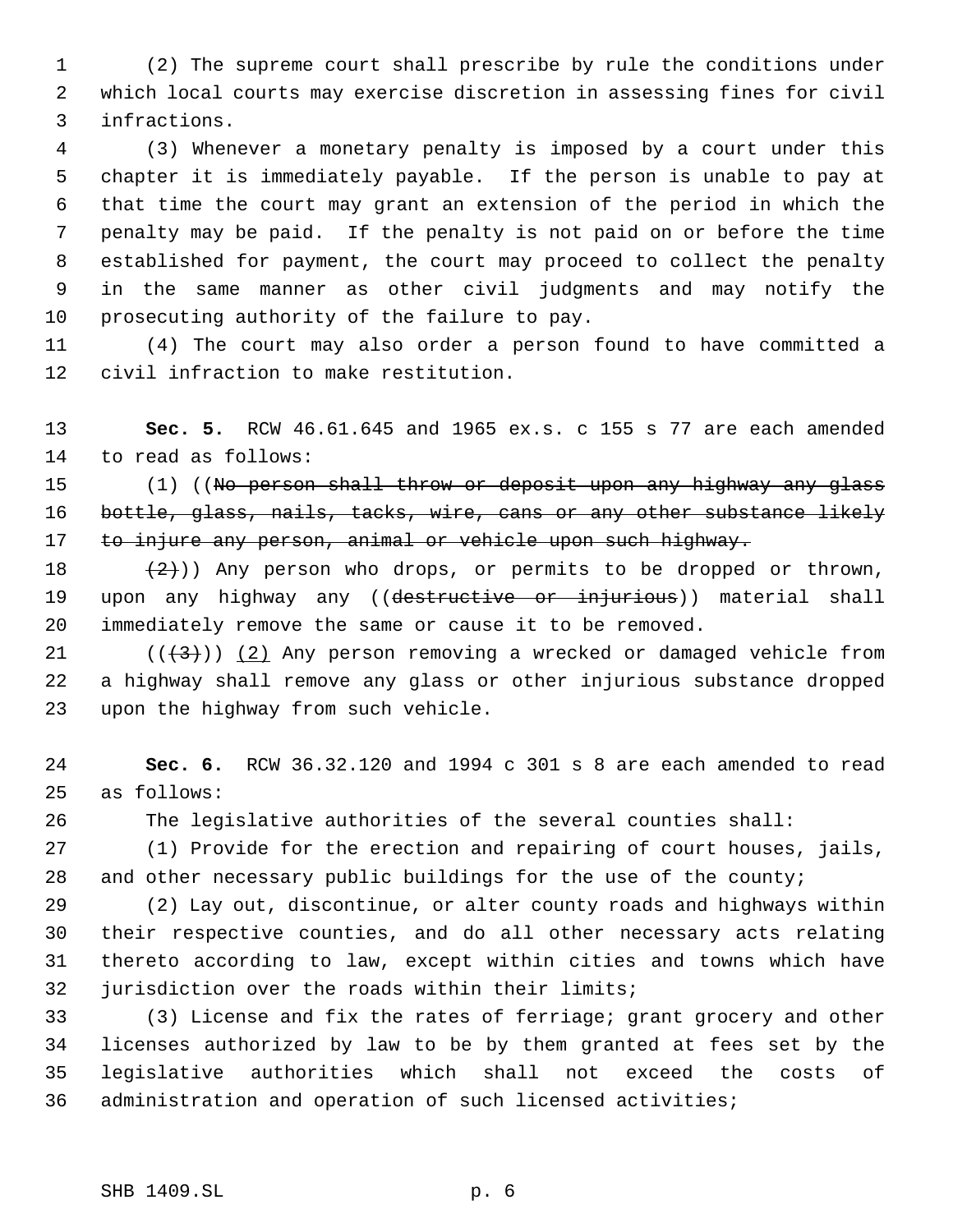(4) Fix the amount of county taxes to be assessed according to the provisions of law, and cause the same to be collected as prescribed by law;

 (5) Allow all accounts legally chargeable against the county not otherwise provided for, and audit the accounts of all officers having the care, management, collection, or disbursement of any money belonging to the county or appropriated to its benefit;

 (6) Have the care of the county property and the management of the county funds and business and in the name of the county prosecute and defend all actions for and against the county, and such other powers as are or may be conferred by law;

 (7) Make and enforce, by appropriate resolutions or ordinances, all such police and sanitary regulations as are not in conflict with state law, and within the unincorporated area of the county may adopt by reference Washington state statutes and recognized codes and/or compilations printed in book form relating to the construction of buildings, the installation of plumbing, the installation of electric wiring, health, or other subjects, and may adopt such codes and/or compilations or portions thereof, together with amendments thereto, or additions thereto: PROVIDED, That except for Washington state statutes, there shall be filed in the county auditor's office one copy of such codes and compilations ten days prior to their adoption by reference, and additional copies may also be filed in library or city offices within the county as deemed necessary by the county legislative authority: PROVIDED FURTHER, That no such regulation, code, compilation, and/or statute shall be effective unless before its adoption, a public hearing has been held thereon by the county legislative authority of which at least ten days' notice has been given. Any violation of such regulations, ordinances, codes, compilations, and/or statutes or resolutions shall constitute a misdemeanor or a civil violation subject to a monetary penalty: PROVIDED FURTHER, That violation of a regulation, ordinance, code, compilation, and/or statute relating to traffic including parking, standing, stopping, and pedestrian offenses is a traffic infraction, except that violation of a regulation, ordinance, code, compilation, and/or statute equivalent to those provisions of Title 46 RCW set forth in RCW 46.63.020 remains a misdemeanor. However, the punishment for any criminal ordinance shall be the same as the punishment provided in